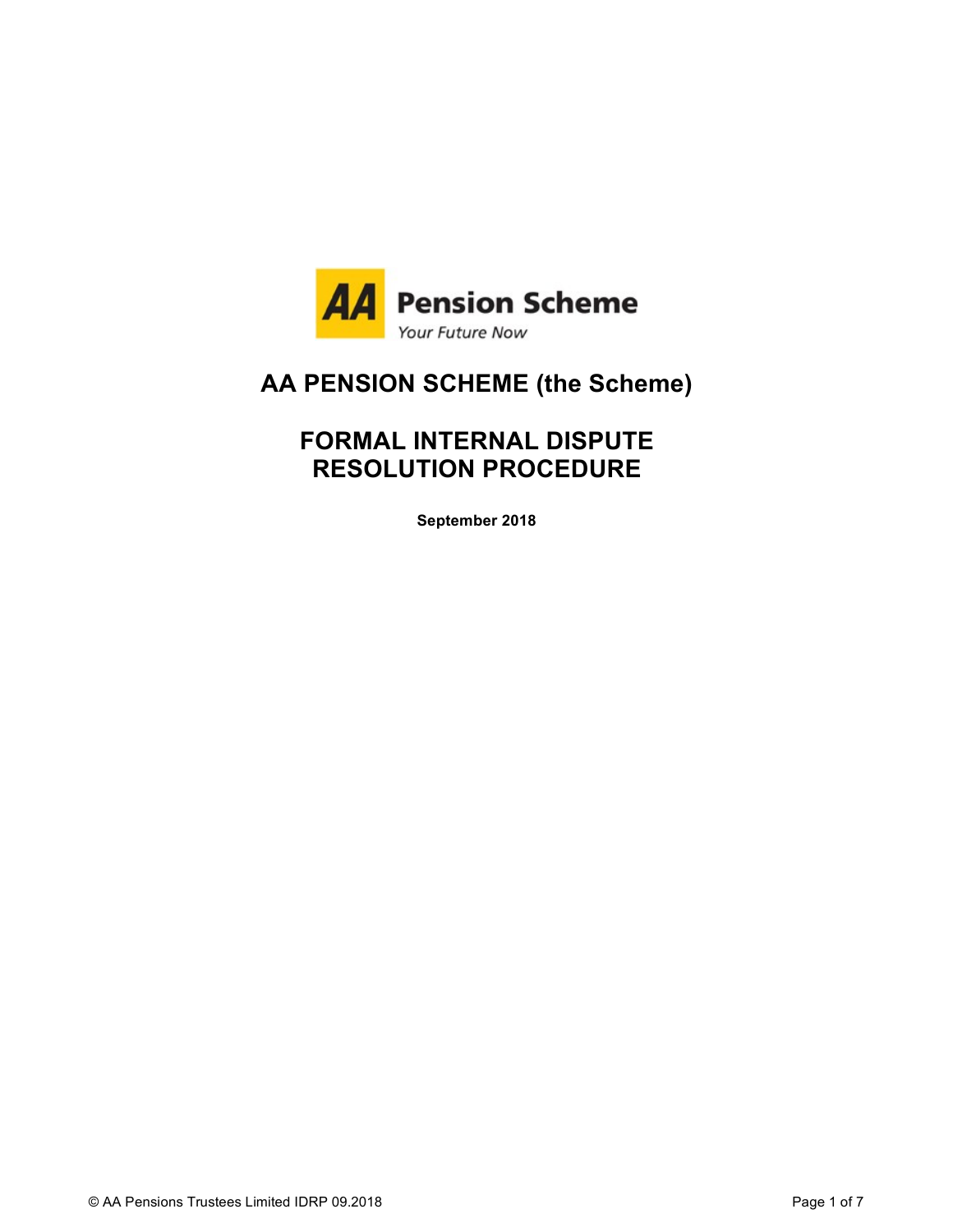## **Introduction**

The Trustee of the AA Pension Scheme (the Trustee) hopes that before a formal complaint is considered, the complainant will contact the Scheme's Pension Department about any concerns – it may be that a concern can be resolved informally. However, if you are a current employee and the problem concerns Company Policy, you are advised to contact your Line Manager or the Human Resources Department in the first instance.

However, if it is not possible to resolve the complainant's concerns amicably, the Trustee will follow the formal procedure set out below when resolving a dispute which arises in connection with the AA Pension Scheme (the Scheme). The aim of the procedure is to settle any dispute fairly and quickly.

#### **Who is covered by the procedure?**

The procedure is open to you, if you:

- are in pensionable service;
- have a deferred pension;
- receive a pension or other benefits from the Scheme;
- are the widow, widower or surviving dependant of a deceased member or are otherwise entitled to the payment of benefits from the Scheme following the death of a Scheme member;
- **EXEC** are a prospective Scheme member;
- are a member in receipt of a pension credit only;
- an ex-spouse of a member with a pension sharing order or earmarking order in place;
- ! fell into one of the above categories in the six months before making a complaint.

If you claim to be in one of the above categories, you can use the procedure to obtain a decision on whether or not you are entitled to use the procedure.

#### **Representation**

You may ask a representative to act on your behalf if you wish. Applications will also be accepted from:

- a person suitable to act on behalf of a minor (or any person incapable of acting for themselves);
- the personal representative of someone who has died.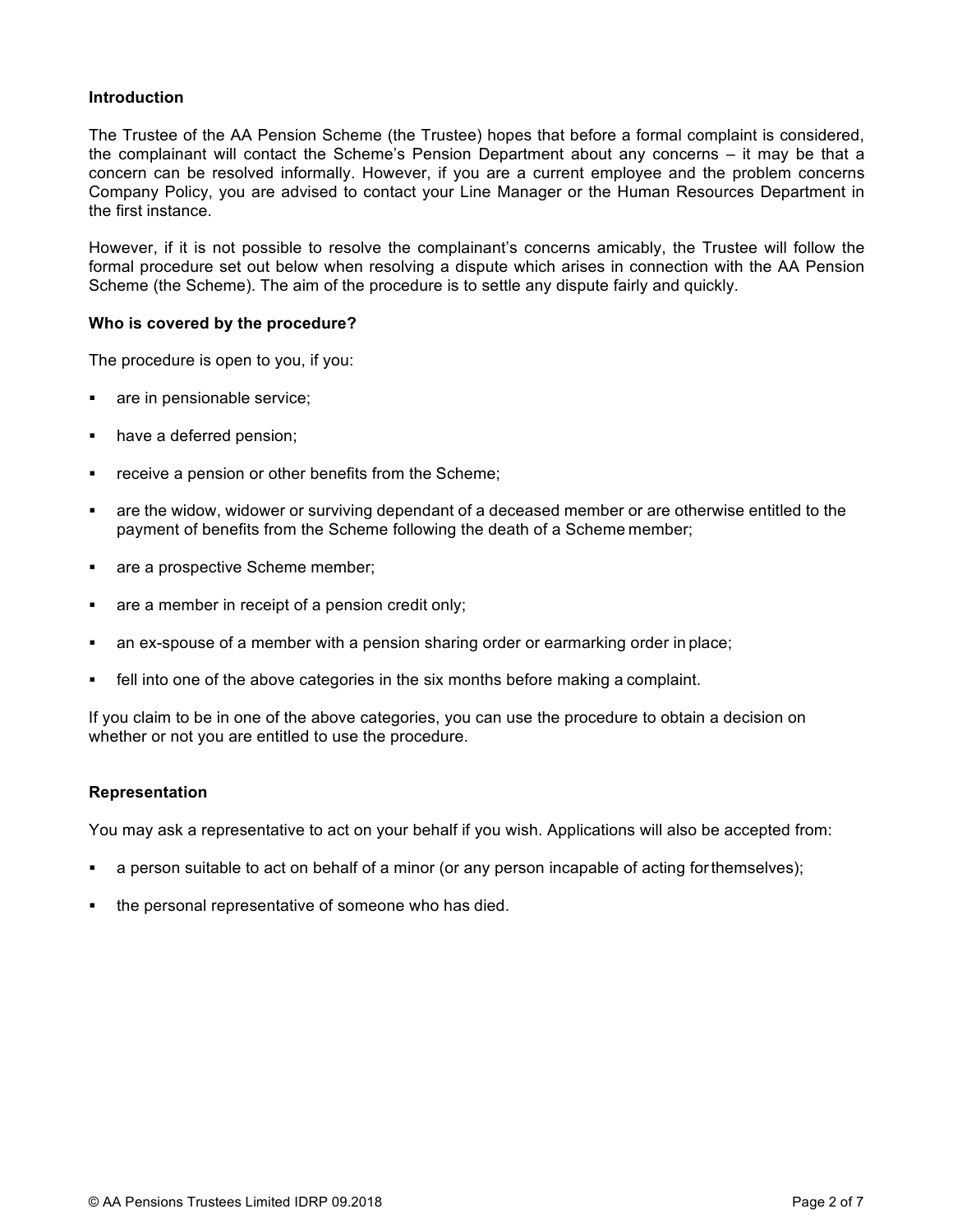# **How Does The Procedure Work?**

# **First stage**

If a dispute cannot be resolved informally by the Pensions Department, a formal complaint can be made. The complaint must be sent in writing and addressed to the Chairman of the Administration Committee. (There is a form at the back of this booklet which can be used for this purpose).

The complaint must include:

- ! the member's/prospective member's full name, address, date of birth and national insurance number.
- ! if the complaint is lodged by the member's widow(er) or surviving dependant, that person's full name, address and date of birth and the relationship to the Scheme member;
- ! the full name and address of any representative acting for the complainant and whether or not replies should be addressed to the representative;
- ! the facts of the case in sufficient detail to show why the complainant has a dispute; and
- a signature by or on behalf of the complainant.

If the complaint does not contain all the above details it may result in delay in the dispute being considered.

### **First Stage Decision**

The first stage complaint will be acknowledged in writing. It is then expected that the Administration Committee will give a decision on the matter within four months of receipt of the complaint. The complainant (and his representative, if appropriate) should then be notified of the decision usually no later than 15 working days after the decision has been made. However, if a decision is not possible within this time period the Administration Committee will send an interim reply to the complainant (and his representative, if appropriate) giving the reasons for the delay and a date when it expects to send its decision.

The decision will include:

- a statement of the decision reached and the reasons for the decision; and
- an explanation of the complainant's right to appeal to the Trustee within six months.

The decision will be binding on the Trustee unless the complainant appeals.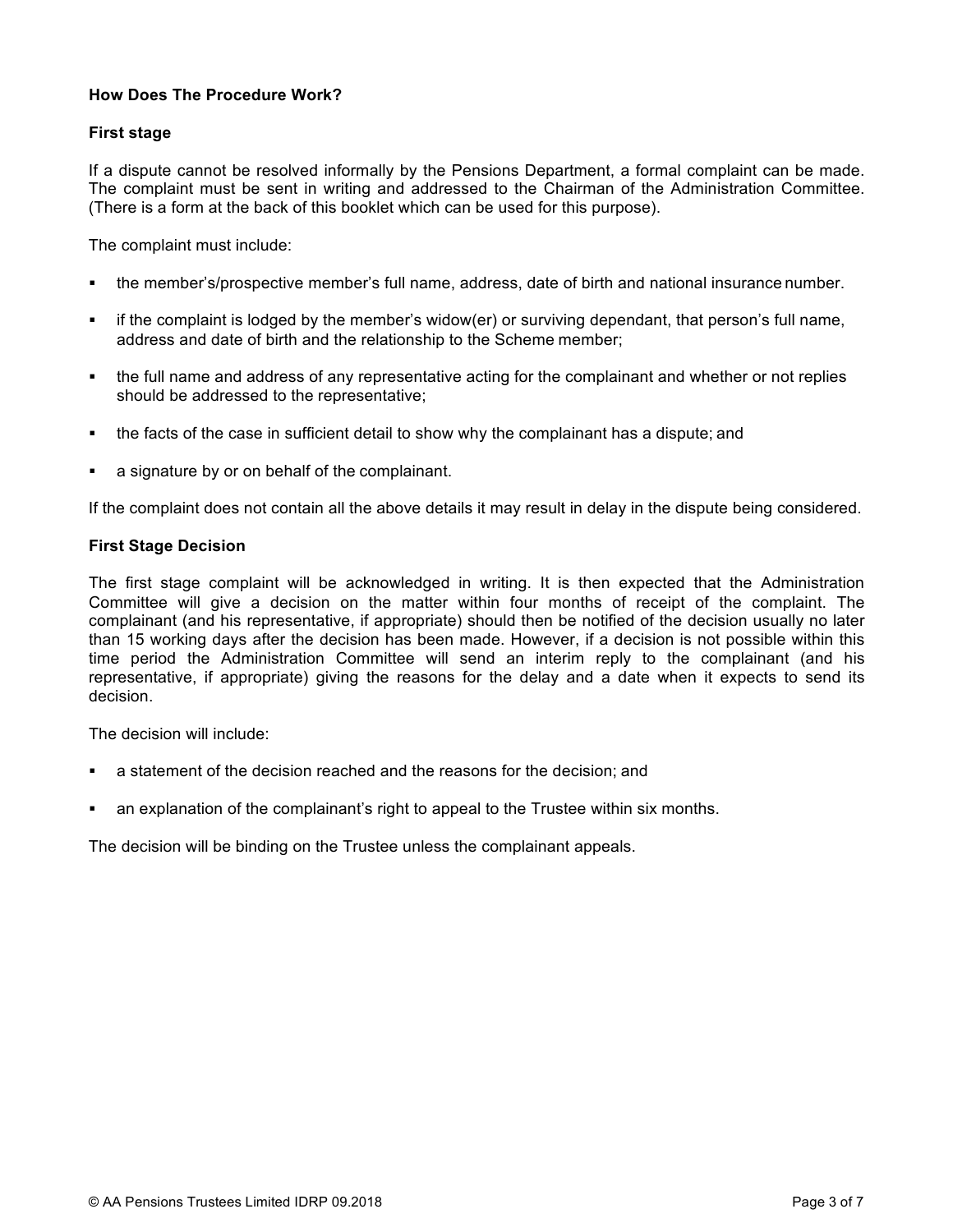# **Appeal**

If the complainant is not satisfied with the decision made by the Administration Committee, he or she can appeal to the Trustee to reconsider the complaint. The appeal must be made within six months of the date of the original decision.

The appeal must be in writing and include:

- ! the member's/prospective member's full name, address, date of birth and national insurance number;
- ! if the complaint is lodged by the member's widow(er), surviving dependant or ex-spouse, that persons full name, address and date of birth and their relationship with the Scheme member;
- ! the full name and address of any representative acting for the complainant and whether or not replies should be addressed to the representative;
- ! a copy of the first stage decision made by the Administration Committee;
- the complainant's reason for being dissatisfied with the decision;
- a formal statement that the complaint wants the complaint to be reconsidered by the Trustee; and
- a signature by or on behalf of the complainant.

# **Appeal decision**

Any appeal will be acknowledged in writing. The Trustee will then aim to give a decision on the matter within four months of the receipt of the complaint. The complainant (and his representative, if appropriate) should then be notified of the decision usually no later than 15 working days after the decision has been made. However, if a decision is not made in this time period an interim reply will be sent setting out the reasons for the delay and expected date for the decision.

The notice of the final decision will include:

- a statement of the final decision and the reasons for the decision along with an explanation of the extent to which it confirms or replaces the previous decision at the first stage;
- a statement that the Pensions Ombudsman is available to assist members and beneficiaries in connection with difficulties which they have not been able to resolve with the Trustee, and the address where the Pensions Ombudsman can be contacted; and
- a statement that the Pensions Ombudsman can investigate and determine any complaint or dispute of fact in relation to particular schemes and the address where he may be contacted.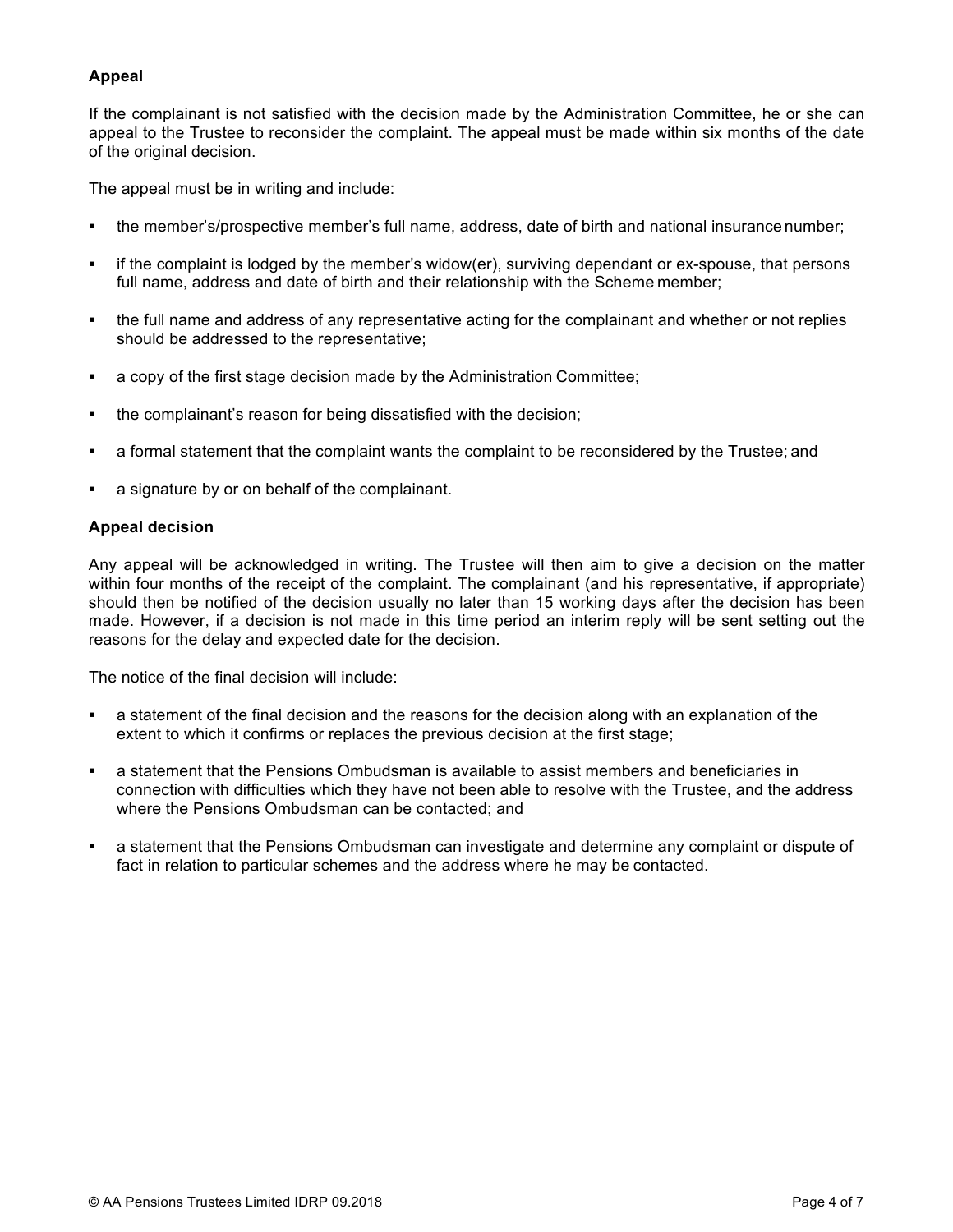# **External Bodies**

There are two official bodies that you can approach who can help with pensions problems.

**The Pensions Advisory Service (TPAS)** is an independent body that provides assistance to members of pension schemes. TPAS is available to assist you with the provision of pension information and guidance. You can contact TPAS by writing to:

The Pensions Advisory Service (TPAS) 11 Belgrave Road London SW1V 1RB

**Telephone:** 0800 011 3797 **Website:** www.pensionsadvisoryservice.org.uk

You can complete their online enquiry form or use their webchat facility by visiting their website.

From 1 April 2018 the dispute resolution function previously managed by TPAS moved to the Pensions Ombudsman. See the Pensions Ombudsman below for more details.

**The Pensions Ombudsman** can investigate and decide complaints or disputes about the way any pension scheme, including the AA Pension Scheme, is run. You can contact the Pension Ombudsman by writing to:

The Pensions Ombudsman 10 South Colonnade Canary Wharf E14 4PU

**Telephone:** 0800 917 4487 **Email:** [enquiries@pensions-ombudsman.org.uk](mailto:enquiries@pensions-ombudsman.org.uk) **Website:** [www.pensions-ombudsman.org.uk](http://www.pensions-ombudsman.org.uk)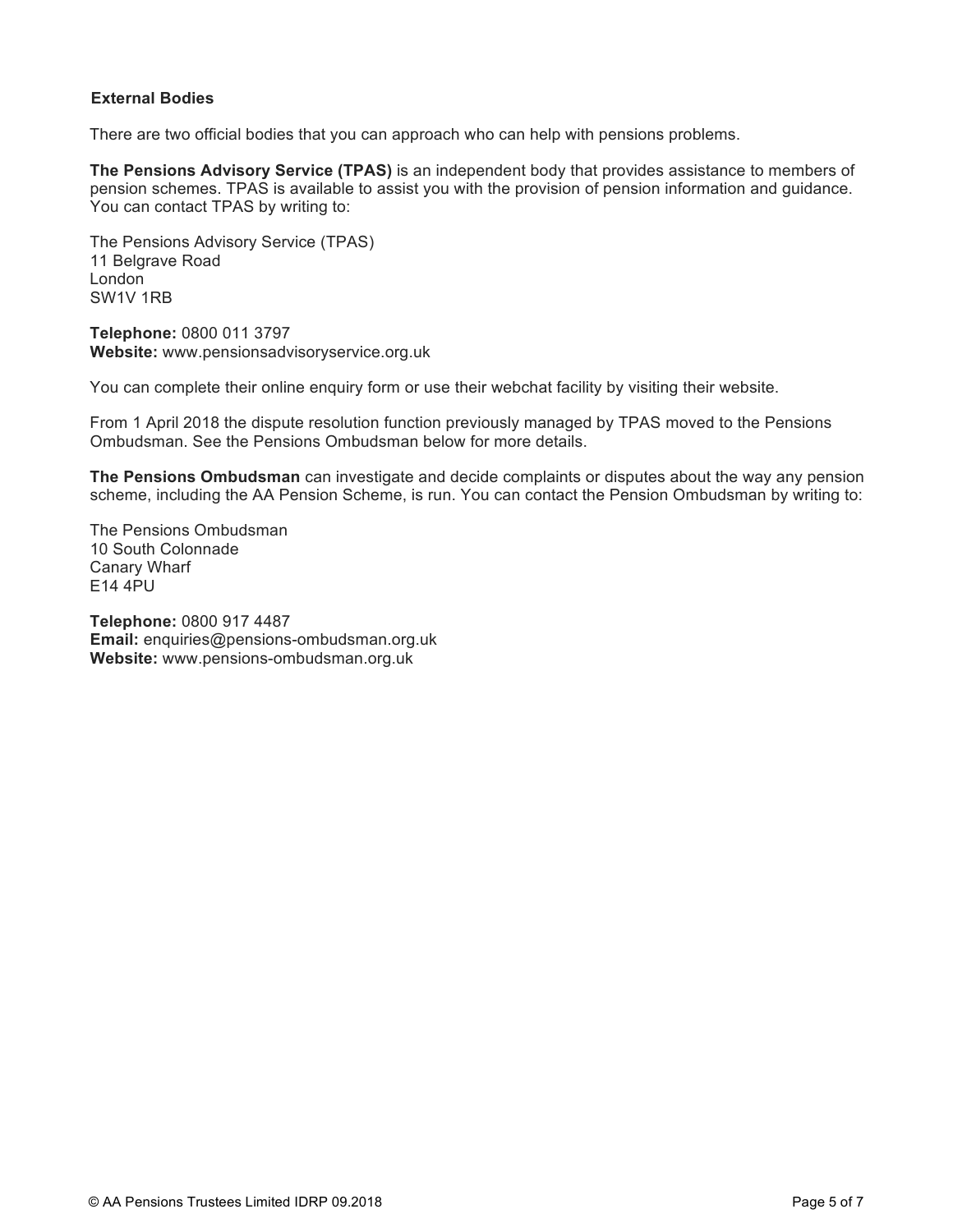# **AA PENSION SCHEME DISPUTE RESOLUTION PROCEDURE STAGE 1 Dispute Form (Initial Complaint)**

#### **1. Member's Details**

| Full name:                                                                                                                                                                                                                     |  |                        |
|--------------------------------------------------------------------------------------------------------------------------------------------------------------------------------------------------------------------------------|--|------------------------|
| AA Payroll Number:<br>(if applicable)                                                                                                                                                                                          |  |                        |
| Address:                                                                                                                                                                                                                       |  |                        |
|                                                                                                                                                                                                                                |  |                        |
| Postcode:                                                                                                                                                                                                                      |  |                        |
| Date of Birth:                                                                                                                                                                                                                 |  |                        |
| National Insurance Number:                                                                                                                                                                                                     |  |                        |
| 2.<br><b>Eligibility</b>                                                                                                                                                                                                       |  |                        |
| Please tick one box:                                                                                                                                                                                                           |  |                        |
| I am in pensionable service                                                                                                                                                                                                    |  | Please go to Section 5 |
| I have a deferred pension                                                                                                                                                                                                      |  | Please go to Section 5 |
| I receive a pension/other benefits from the scheme                                                                                                                                                                             |  | Please go to Section 5 |
| I am a prospective member of the scheme                                                                                                                                                                                        |  | Please go to Section 5 |
| I was one of the above within the last six months                                                                                                                                                                              |  | Please go to Section 5 |
| I am the personal representative of a scheme member                                                                                                                                                                            |  | Please go to Section 4 |
| I am the widow/widower* of a scheme member/pensioner                                                                                                                                                                           |  | Please go to Section 3 |
| I am a surviving dependant of a scheme member/pensioner                                                                                                                                                                        |  | Please go to Section 3 |
| I am a member in receipt of a pension credit only or an ex-spouse<br>of a member with a pension sharing order or earmarking order                                                                                              |  | Please go to Section 3 |
| *Please delete as appropriate                                                                                                                                                                                                  |  |                        |
| If you have ticked one of the last three boxes above please complete this section:<br>3                                                                                                                                        |  |                        |
| Your Full name: Note that the set of the set of the set of the set of the set of the set of the set of the set of the set of the set of the set of the set of the set of the set of the set of the set of the set of the set o |  |                        |
| Your Address:                                                                                                                                                                                                                  |  |                        |

Your Postcode:

Your relationship to the Scheme member: